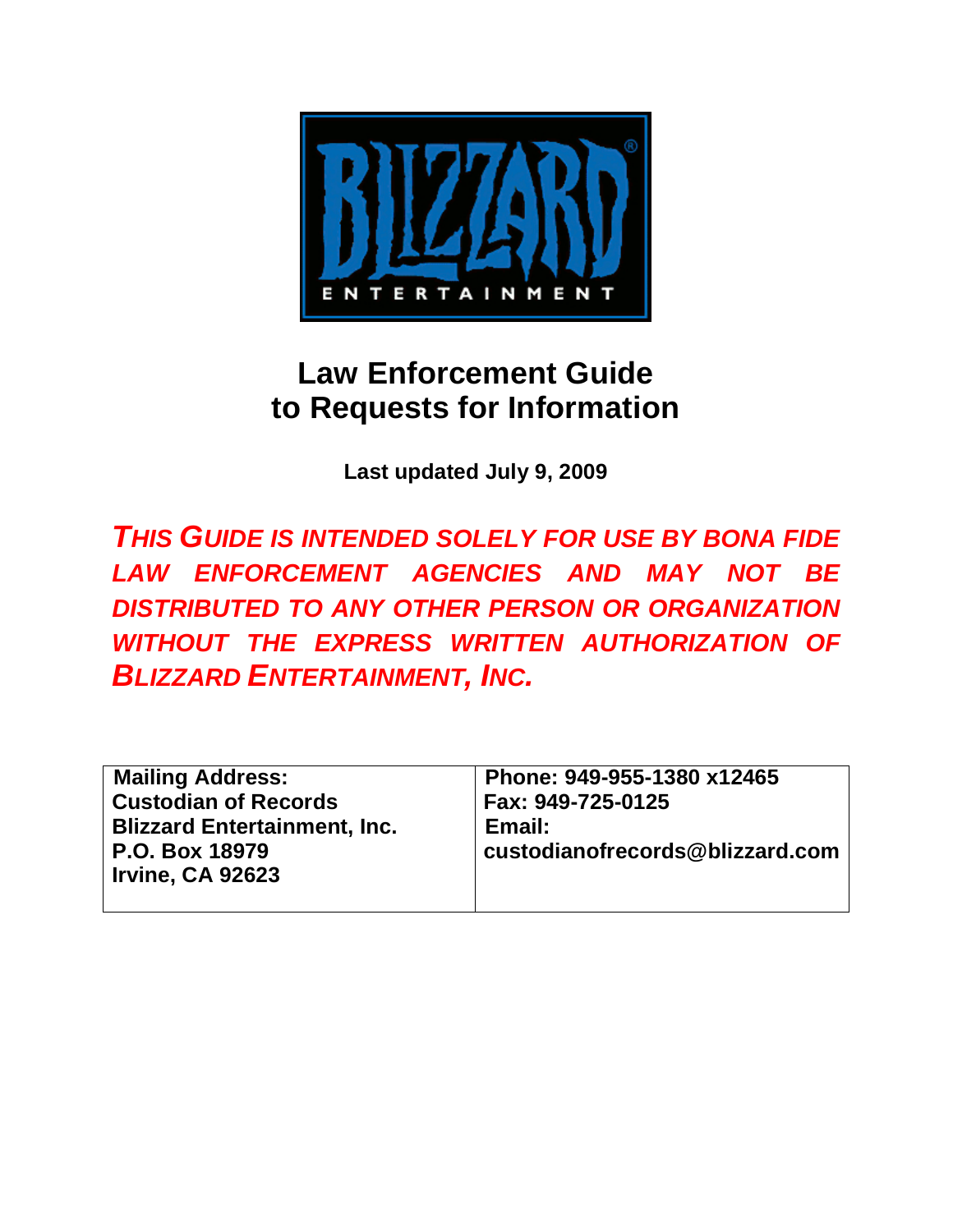# **Table of Contents**

| I.    |                          |                                                                                                                               |  |  |  |
|-------|--------------------------|-------------------------------------------------------------------------------------------------------------------------------|--|--|--|
| II.   |                          |                                                                                                                               |  |  |  |
| III.  |                          |                                                                                                                               |  |  |  |
| IV.   |                          |                                                                                                                               |  |  |  |
| V.    |                          |                                                                                                                               |  |  |  |
|       | A.<br><b>B.</b><br>C.    | 1.<br>2.<br>$\overline{3}$ .<br>Private user communications (messages in inbox or<br>$\overline{4}$ .                         |  |  |  |
| VI.   |                          |                                                                                                                               |  |  |  |
|       | A.                       | $\mathbf{1}$ .<br>$\overline{2}$ .<br>3.                                                                                      |  |  |  |
|       | <b>B.</b>                | $\overline{2}$ .                                                                                                              |  |  |  |
| VII.  |                          |                                                                                                                               |  |  |  |
| VIII. |                          |                                                                                                                               |  |  |  |
| IX.   |                          |                                                                                                                               |  |  |  |
| X.    | $A_{\cdot}$<br><b>B.</b> |                                                                                                                               |  |  |  |
| XI.   |                          |                                                                                                                               |  |  |  |
| XII.  |                          |                                                                                                                               |  |  |  |
| XIII. | A.<br><b>B.</b>          | Sample Subpoena Language for Basic User Identity Information<br>Sample Search Warrant Language for User Information Including |  |  |  |
|       | C.<br>D.<br>E.           |                                                                                                                               |  |  |  |
|       |                          |                                                                                                                               |  |  |  |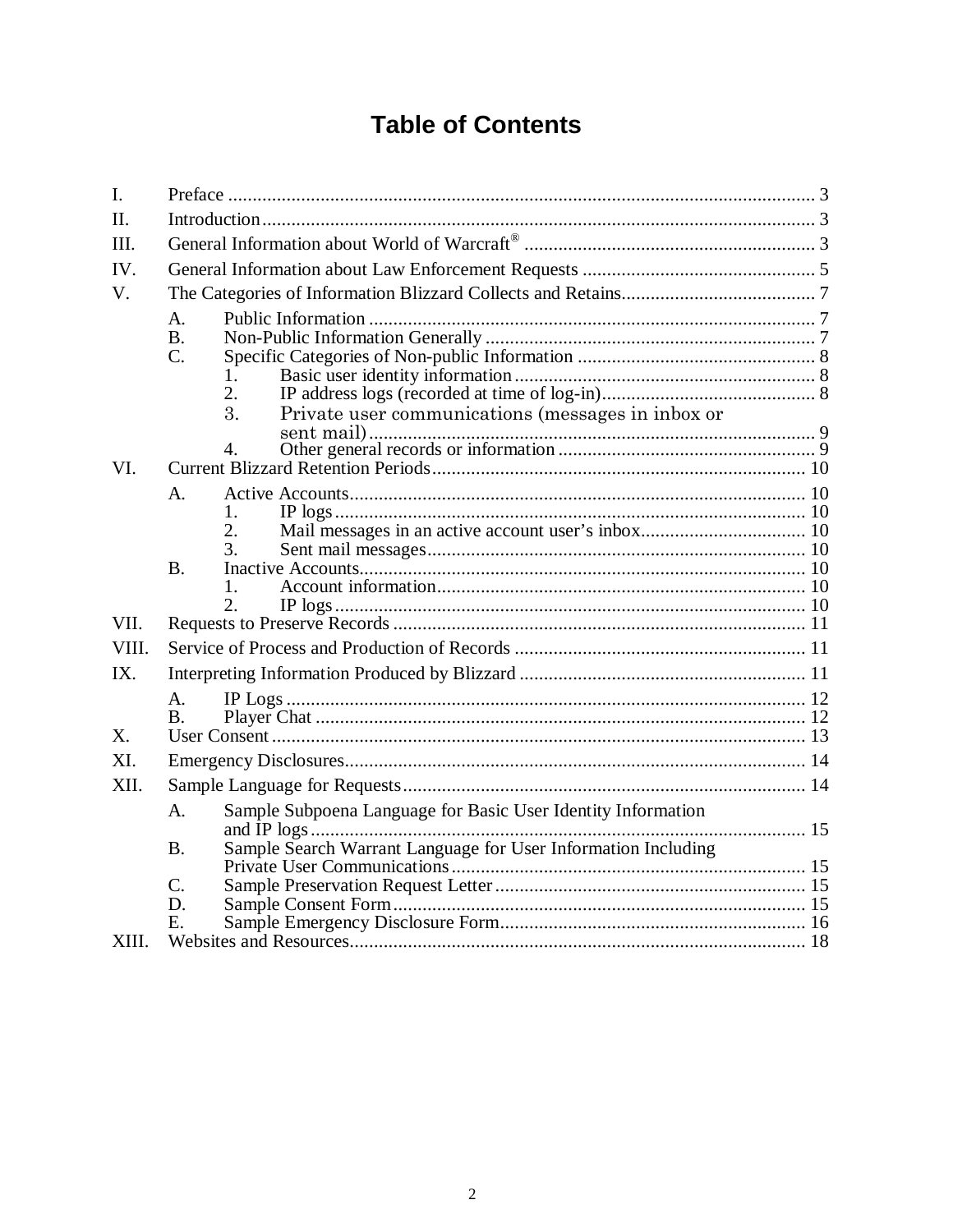#### <span id="page-2-0"></span>**I. PREFACE**

Blizzard Entertainment is committed to assisting law enforcement, to the extent permitted by law, in investigations involving the abuse of Blizzard's online gaming environment in connection with unlawful activity. This Law Enforcement Guide is designed to serve that purpose by providing information to facilitate law enforcement requests for information held by Blizzard. The Guide specifies what information is collected by Blizzard, how long that information is retained, how to tailor requests to ensure Blizzard produces the specific information sought, and the legal process necessary to permit Blizzard to disclose different types of information. The Guide also addresses the most frequently asked questions from law enforcement about seeking information from Blizzard. Finally, the Guide provides contact information for Blizzard personnel dedicated specifically to responding to law enforcement requests, including emergency requests.

#### **II. INTRODUCTION**

Blizzard is one of the world's leading developers of online computer games. Most of Blizzard's games permit players to communicate and interact with other players in an online environment. Although the ability to communicate in-game makes Blizzard's games more enjoyable, Blizzard recognizes that some users may abuse

this functionality to engage in unlawful activity.

Blizzard seeks to makes its gaming environment safe and secure for all of its players. Accordingly, Blizzard is committed to a high level of cooperation with law enforcement to assist in investigating and identifying those involved in any activity that undermines this goal.

Blizzard believes that educating law



enforcement about the user information it retains, and Blizzard's ability to lawfully disclose that information, will help advance both Blizzard's goals and the goals of law enforcement. Blizzard created this Law Enforcement Guide to streamline the process of requesting information, and to provide transparency about Blizzard's ability to provide law enforcement with various types of information.

This Guide is intended solely for use by bona fide law enforcement agencies and may not be distributed to any other person or organization without the express written authorization of Blizzard. This Guide is the property of Blizzard and Blizzard reserves the right to change any of the policies stated in this Guide at any time without notice. The information in this Guide is not intended to create any enforceable rights against Blizzard.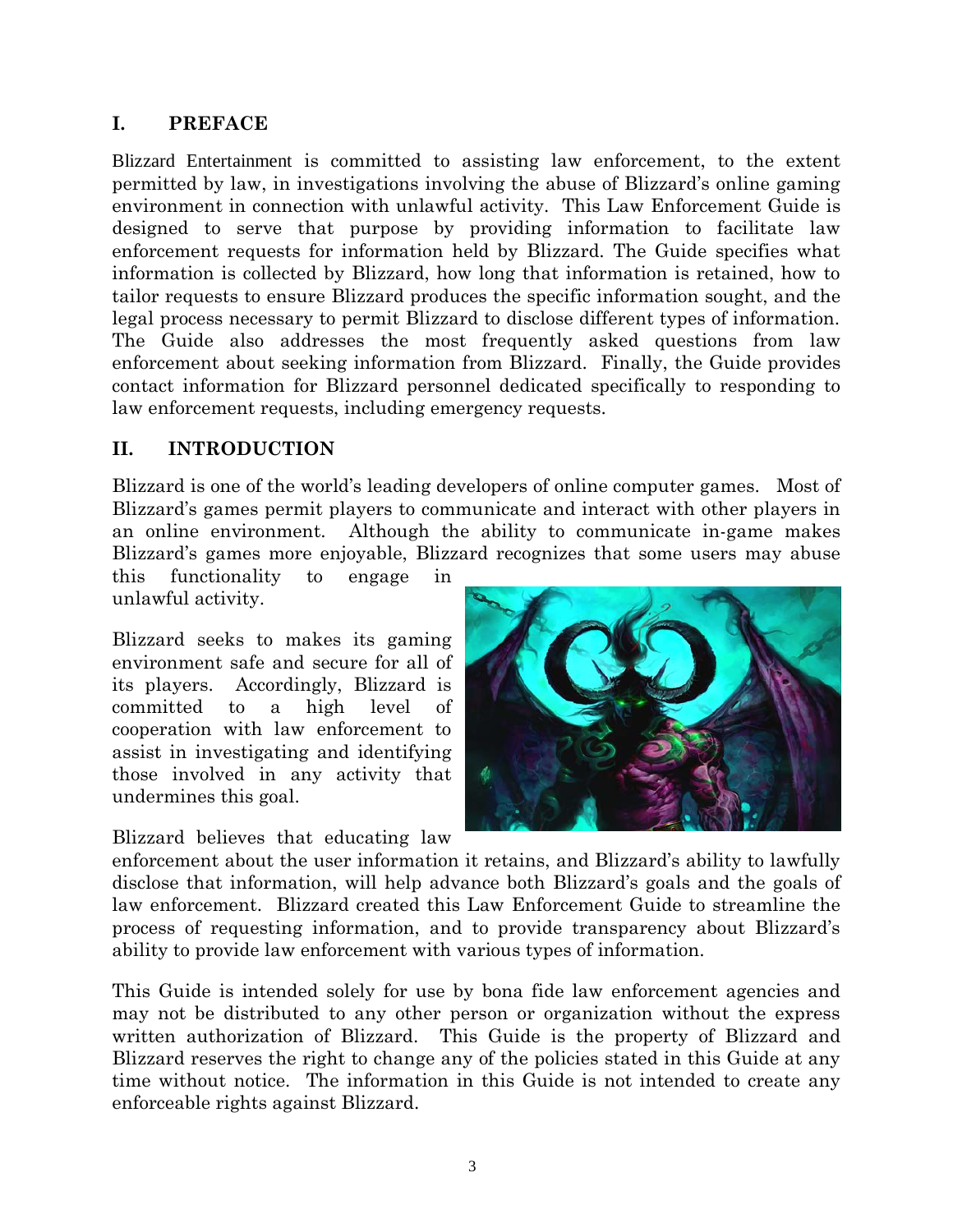<span id="page-3-0"></span>

#### **III. GENERAL INFORMATION ABOUT WORLD OF WARCRAFT®**

Blizzard's most popular game, and the game for which Blizzard receives the most law enforcement requests, is World of Warcraft<sup>®</sup> (WoW). World of Warcraft is a Massively Multiplayer Online Role Playing Game (MMORPG or MMO), and may only be played when the user is connected over the internet to a WoW server administered by Blizzard. Although hundreds of thousands of people can play World of Warcraft simultaneously, players can only interact and communicate with other players on their server (also called a realm). Blizzard currently maintains more than 500 WoW servers with well over 100 dedicated to the North American region.. Each server can host more than 3500 players at the same time.

Each WoW player creates an account using Blizzard's website. In doing so, that player is required to provide his or her name, address, phone number, billing information. Each account is permitted to create up to ten characters per server, with a maximum of 50 characters per account. Each account name is unique, whereas character names are unique only to the server they belong to, and may be used by different players across multiple servers. For example, the character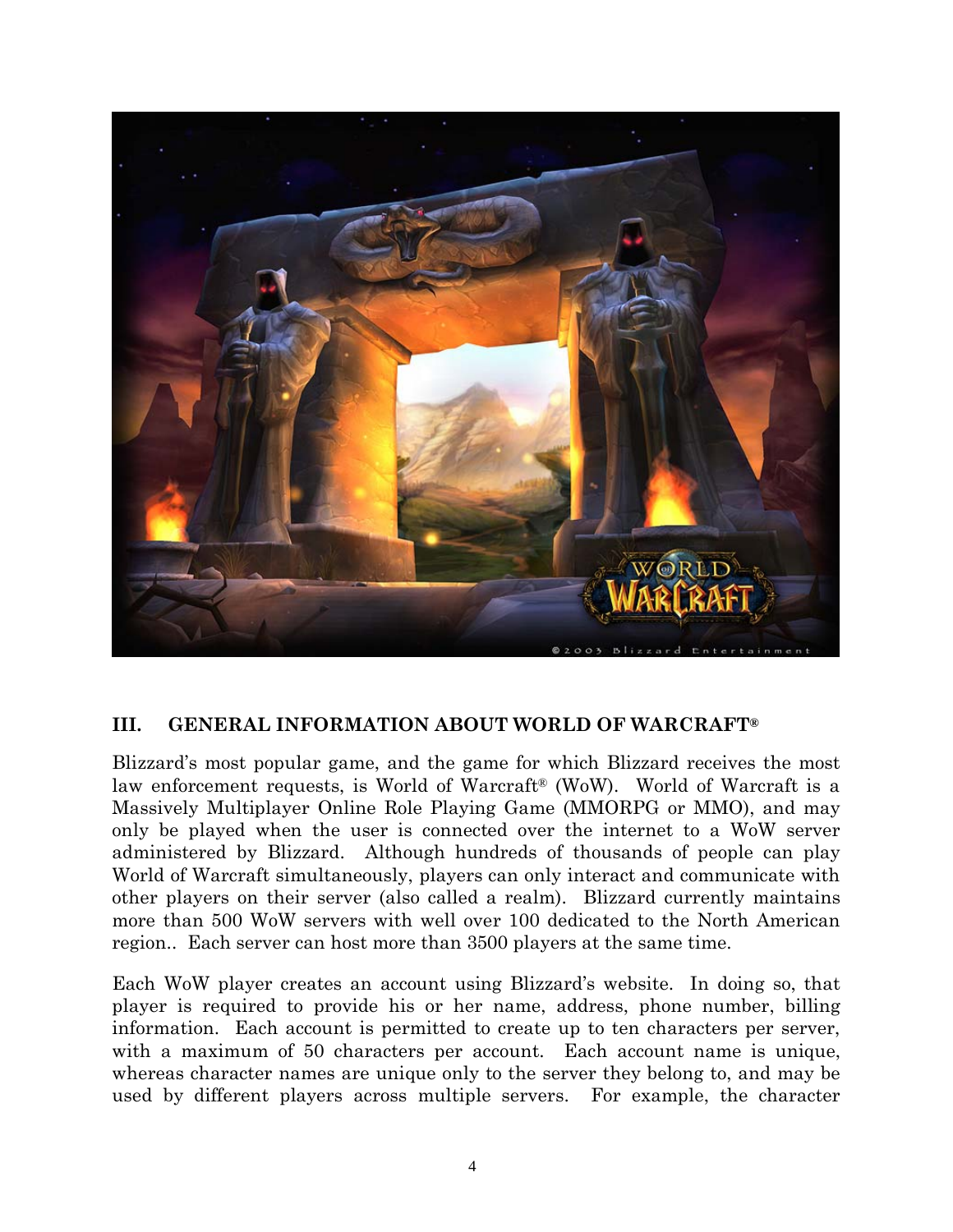<span id="page-4-0"></span>*BattleScar* may belong to a different player on each server. Thus, character names are useful for locating information only if they are provided in conjunction with the name of the server that character was created on.



Players on each WoW server are separated into two separate factions: Alliance and Horde. For purposes of law enforcement requests, this is noteworthy only because neither faction can communicate in-game with any member of the other faction. On certain servers, however, a single account can create characters belonging to each faction. On those servers, a proper request for all in-game communications belonging to a single account may yield discussions from both factions.



#### **IV. GENERAL INFORMATION ABOUT LAW ENFORCEMENT REQUESTS**

Blizzard is committed to assisting with law enforcement investigations to the full extent, consistent with applicable law. The primary set of laws governing Blizzard's ability to disclose user information are found in the Electronic Communications Privacy Act, 18 U.S.C. § 2701, *et seq.* ("ECPA"). Because Blizzard functions as an electronic communications service, ECPA mandates that Blizzard disclose certain user information only in response to specific types of government process, including subpoenas, court orders, and search warrants.

Generally speaking, ECPA permits the disclosure of basic user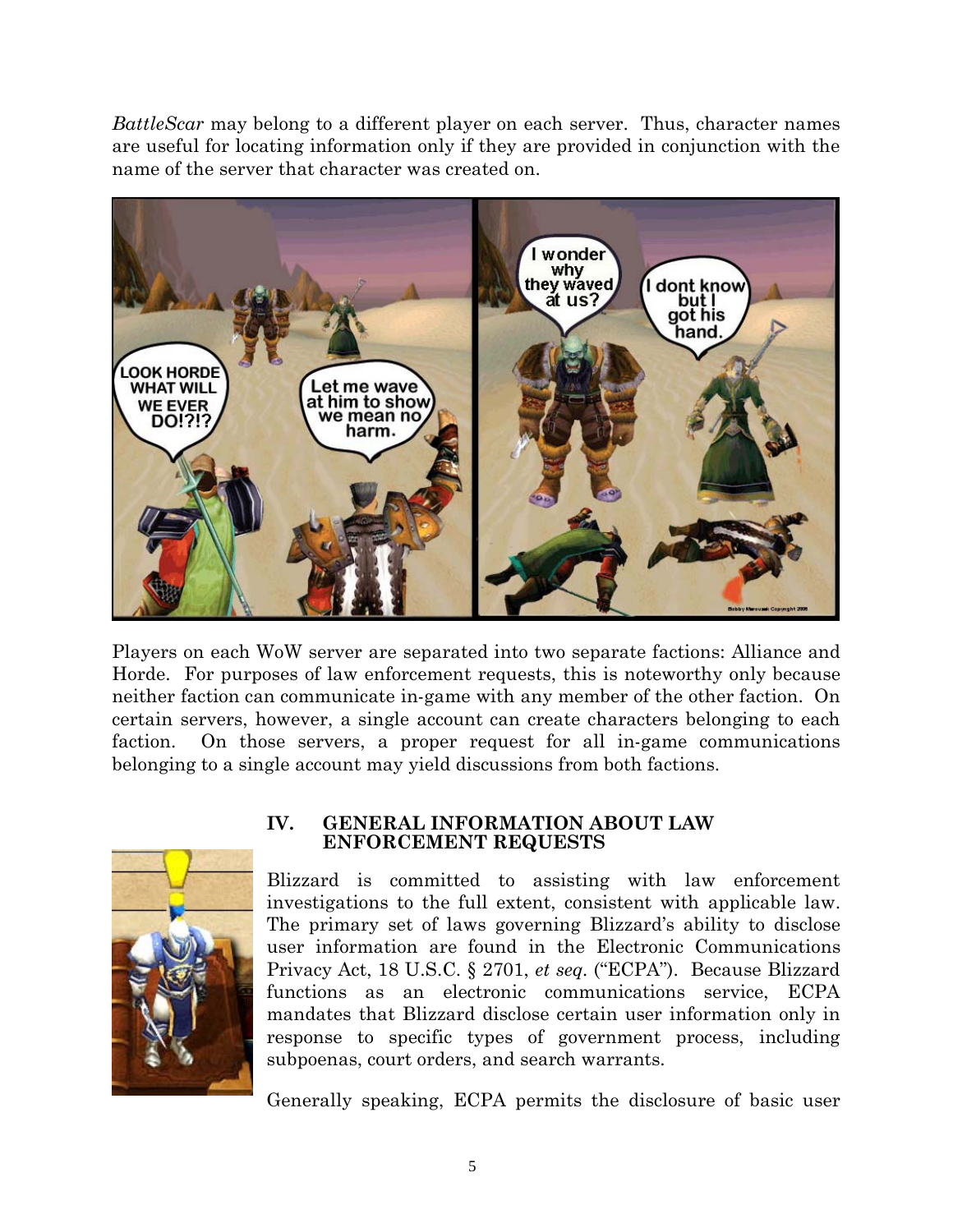identity and log-in information in response to a subpoena, but requires a court order to disclose additional user records, or search warrant to authorize disclosure of any online communications ("player chat"). The rules may differ also depending on whether law enforcement seeks information that has already been stored, or to capture information prospectively. For example, if law enforcement seeks ongoing information about a user's IP address each time they log-in to their account, or the real-time monitoring of player chat, the law would require a pen register/trap and trace order in the first instance, and a Title III Wiretap Order in the latter.

Should you seek further clarification about ECPA's restrictions on providers like Blizzard, we suggest you contact the Department of Justice's Computer Crime and Intellectual Property Section (CCIPS) at 202-514-1026.

In Blizzard's experience, most law enforcement requests seek information about the user identity, or specific materials in connection with a particular aspect of Blizzard's online gaming environment. Accordingly, Blizzard attempts in this Guide to provide sufficient information to permit law enforcement to serve narrowly tailored requests, issued under the appropriate criminal process, in order to facilitate Blizzard's ability to lawfully disclose the exact information sought in a timely manner.

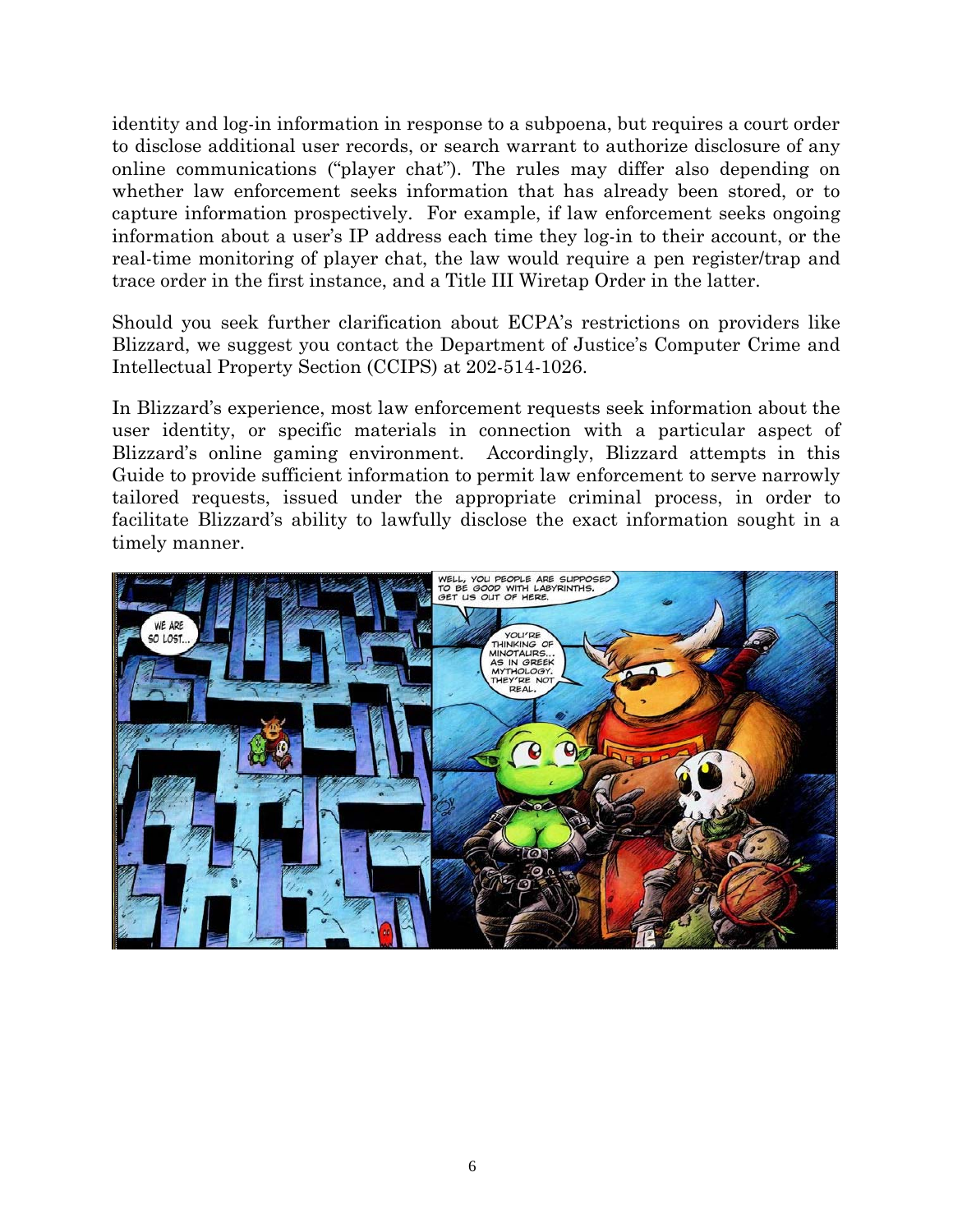#### <span id="page-6-0"></span>**V. THE CATEGORIES OF INFORMATION BLIZZARD COLLECTS AND RETAINS**

### **A. Public Information**

Limited character profiles are available by utilizing the Armory feature located on the WorldofWarcraft.com website. This feature will not disclose any personally identifiable information, but it does allow visitors to confirm the existence of a character on a particular server. The Armory feature also allows visitors to obtain limited information about items in a character's inventory, and the skills and levels that character has obtained. Character profiles are currently available through [http://armory.worldofwarcraft.com](http://armory.worldofwarcraft.com/).



There is no need to issue legal process to Blizzard to obtain information using the Armory feature. Rather, Blizzard suggests that the law enforcement investigator make an electronic copy of the public components of the character profile in question by saving or printing the web page(s).

# **B. Non-Public Information Generally**

Information not included in the Armory will require legal process for Blizzard to disclose. In addition to the limited information available in the Armory, Blizzard collects and stores detailed account and character profile information, IP logs (logs showing the Internet Protocol address used to connect to Blizzard's servers), billing information, and player chat (including player conversations). Most profile and billing information is provided by the players themselves. Other information is collected by Blizzard's servers automatically or involves communications exchanged between players. Depending on the type of information sought, ECPA may require the use of a different form of legal process, the period Blizzard retains the information may differ, and the player may have the ability to determine whether the information remains available.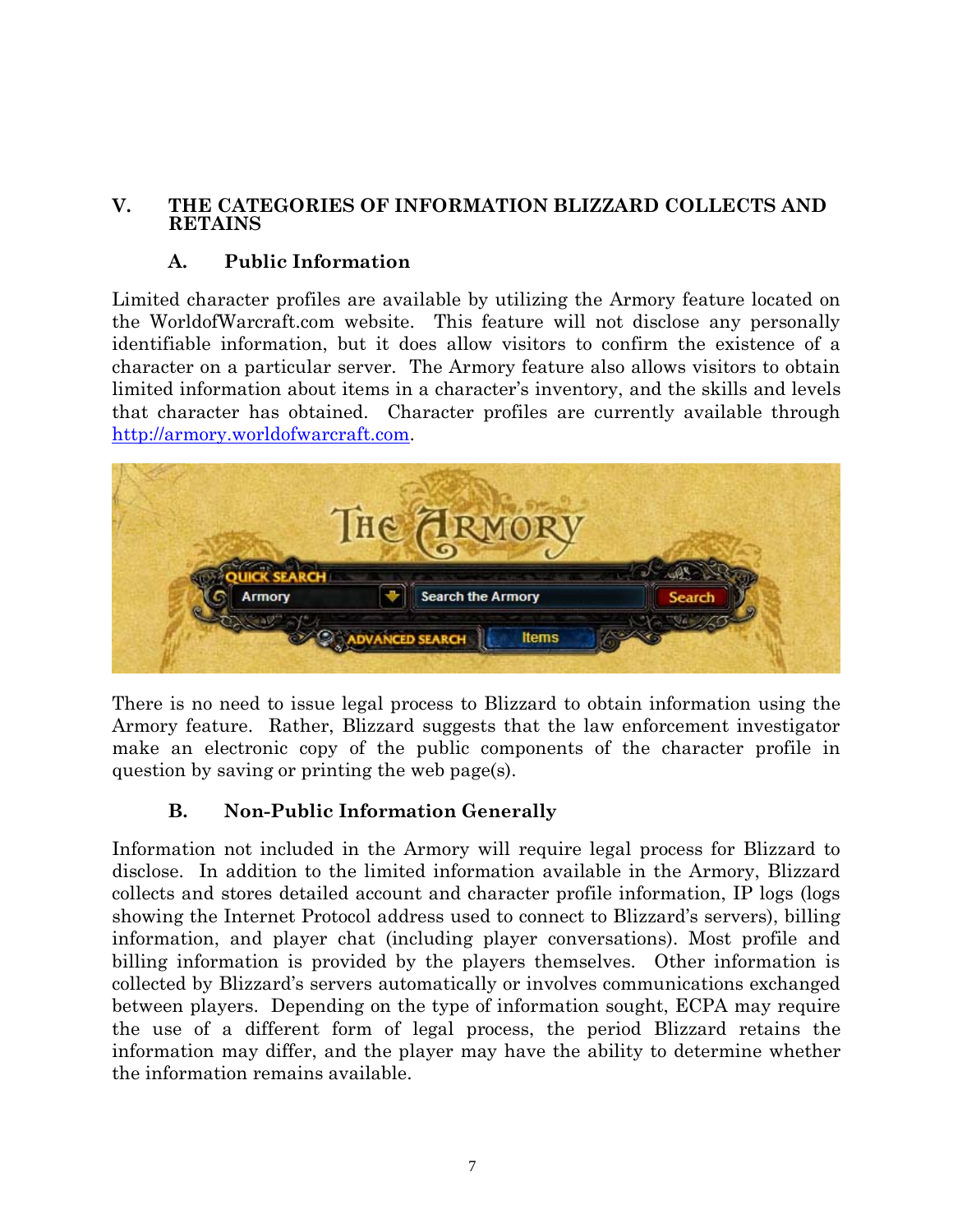<span id="page-7-0"></span>The specific categories of non-public information available are identified below. For each, Blizzard provides a general description of the available information to enable law enforcement to tailor requests to ensure the specific information is retrieved and able to be disclosed lawfully under ECPA. Please be mindful that World of Warcraft alone has more than 9 million active users worldwide spread across several hundred servers. Accordingly, when drafting subpoenas, court orders, or search warrants, please be as specific as possible about the account at issue, the character at issue, and the nature of the information sought. Clearly worded requests will reduce confusion, enable Blizzard to respond more quickly, and ensure that no issues arise under ECPA limiting Blizzard's ability to comply.

As a threshold matter, given the size of Blizzard's user population, it is critical that legal process include at least one of the following (a) a valid account name; a character name together with the name of the server on which that character was created; or (c) the full name and address of the individual that created a user account. In certain situations, Blizzard may be able to locate information using an IP address, a phone number, email address, or credit card information, but such requests may take significantly more time to answer, and often do not yield any useful information.

# **C. Specific Categories of Non-public Information**

# **1. Basic user identity information**



When players register a World of Warcraft account with Blizzard, their identity information is not made publicly available. Much of this information may be produced in response to a grand jury or administrative subpoena under 18 U.S.C. § 2703(c)(2). Please note that the information provided by the user may not necessarily be accurate, as most of it is not verified by Blizzard. This information includes: account holders first and last name and address; connection records (including records of session times and durations); length of service (including start date) and types of service(s) utilized; IP address; account name; character name(s); and means of payment

(including any credit card or bank account number).

# **2. IP address logs (recorded at time of log-in)**

Blizzard's system records the IP address assigned to the user at the time the user logs on to a Blizzard server. Blizzard's IP logs record the IP address, and the date and time the user logs in and logs off. Blizzard may produce historic IP logs in response to a grand jury or administrative subpoena under 18 U.S.C. § 2703(c)(2).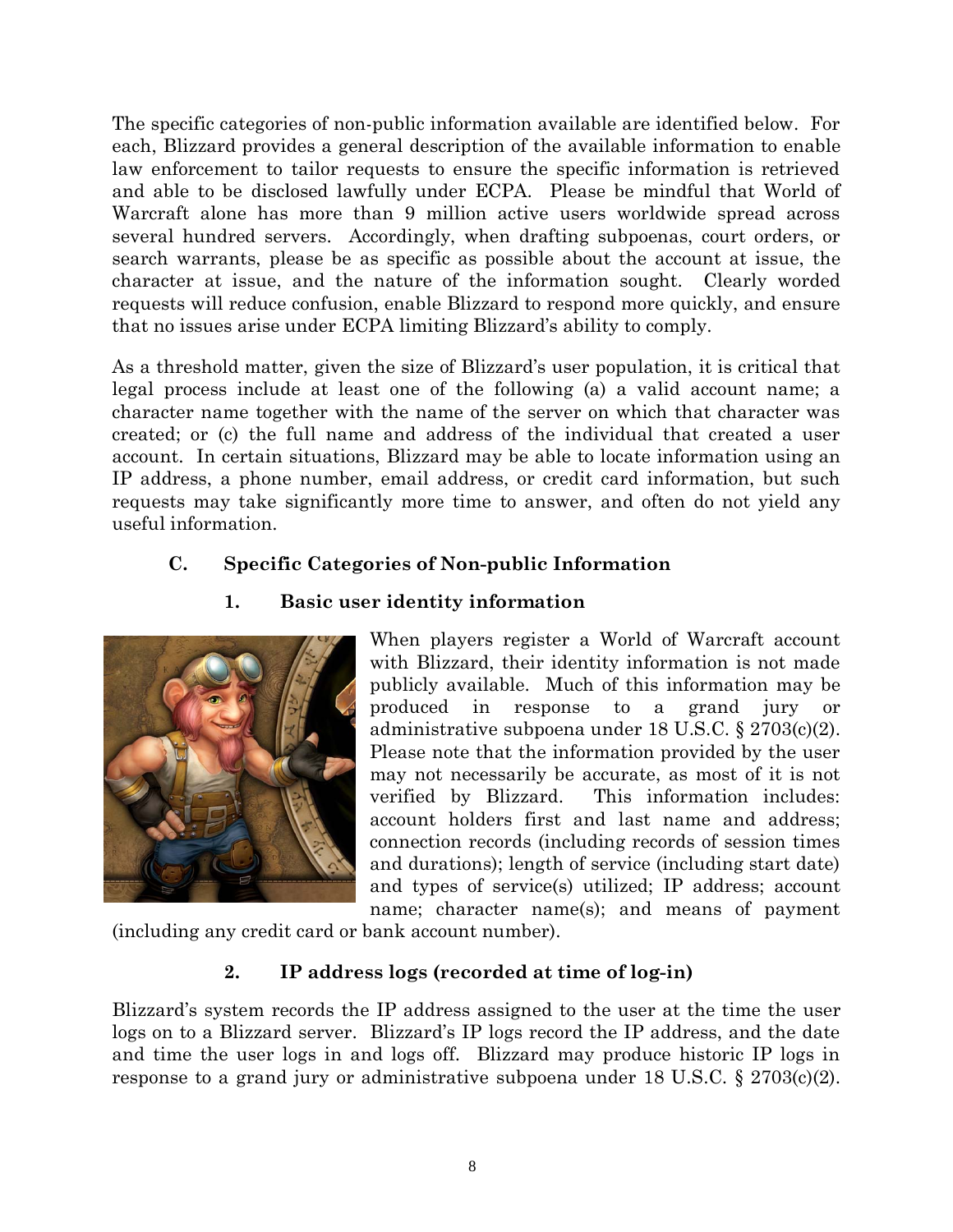<span id="page-8-0"></span>Please note that many IP addresses are provided temporarily by the user's internet service provider.

Blizzard also has the ability to capture IP addressed used by a user prospectively, and can do so upon receipt of a Pen Register/Trap and Trace Order under 18 U.S.C. § 3121.

#### **3. Private user communications (messages in inbox or sent mail)**

Blizzard permits users to exchange private in-game mail messages. These communications are sent from and held for users on Blizzard servers. ECPA generally restricts disclosure of private user communications less than 180 days old except in response to a search warrant. 18 U.S.C. § 2703(a).

Player mail is not maintained for more than 180 days. Thus, the legal process required for obtaining messages stored for 180 days or more is not discussed here.

# **4. Other general records or information**

Blizzard also collects certain information supplied by users that is not specifically covered as basic subscriber information under 18 U.S.C. § 2703(c)(2). Such information may be disclosed under ECPA pursuant to a Court Order under 18 U.S.C. § 2703(d). This information includes the player's list of friends, the guild to which that player belongs, and other information.

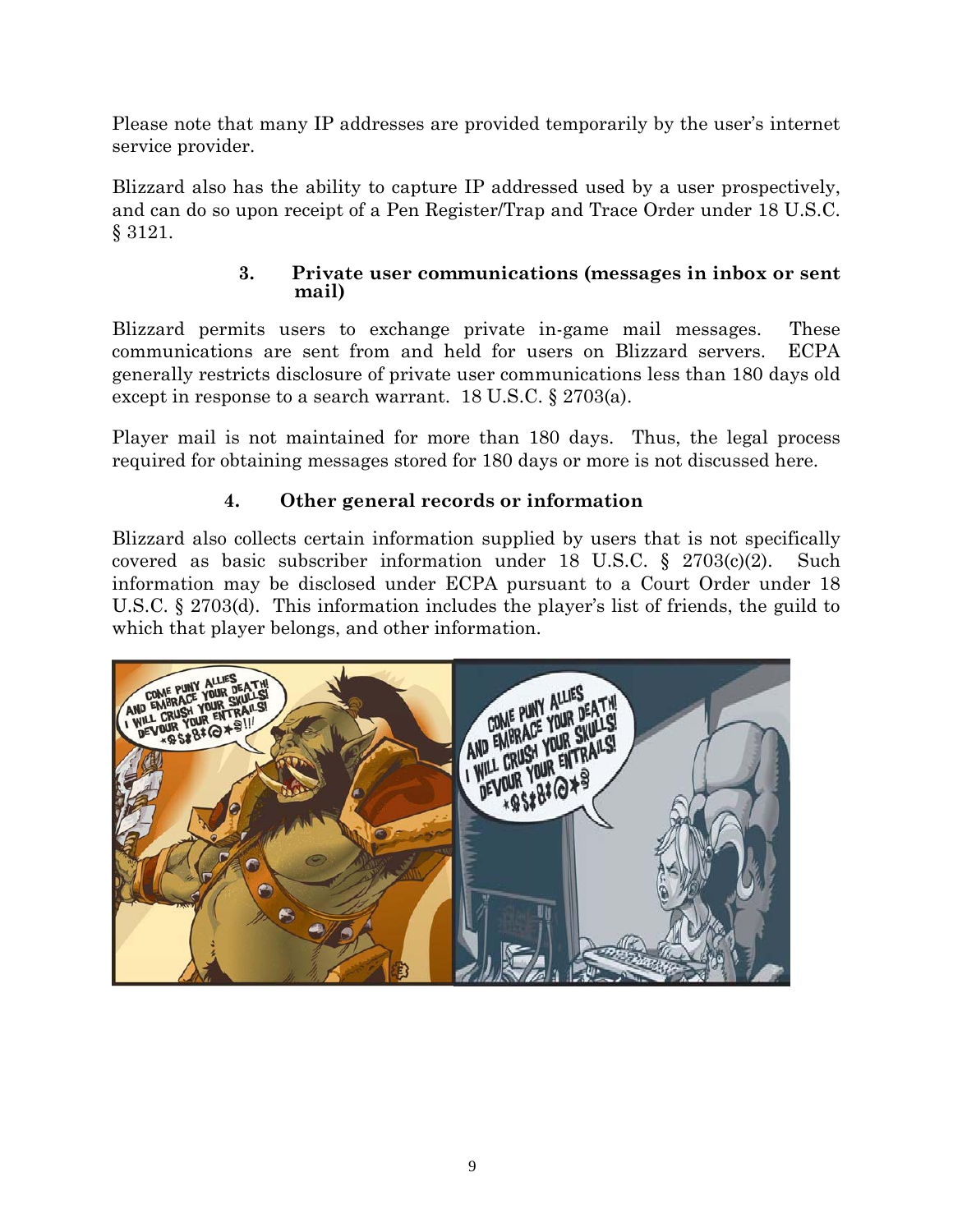## <span id="page-9-0"></span>**VI. CURRENT BLIZZARD RETENTION PERIODS**



Because Blizzard has over eleven million active users, Blizzard does not have the ability to retain all types of information indefinitely. Accordingly, Blizzard provides below its current retention policies for the most commonly sought categories of information to permit law enforcement the ability to determine whether information will be available, and to issue written preservation requests where data might otherwise be deleted (see Section [VII](#page-10-1) below). Please note that all retention periods are subject to change without notice at Blizzard's sole discretion, and may vary depending on system conditions and other circumstances.

## **A. Active Accounts**

## **1. IP logs**

IP logs are stored indefinitely, dating back to March 1, 2009.

## **2. Mail messages in an active account user's inbox**

Private mail messages are not retained after being deleted. Players may delete mail messages from their own mailbox. If a player does not delete a piece of mail from their mailbox, that mail will be automatically deleted from the player's mailbox after 29 days.

### **3. Sent mail messages**

Sent mail is not retained, and may only be retrieved to the extent that it continues to exist in the recipient's mailbox.

### **B. Inactive Accounts**

### **1. Account information**

Account information is available indefinitely after an account is made inactive either voluntarily or involuntarily.

### **2. IP logs**

IP logs are stored indefinitely, dating back to March 1, 2009.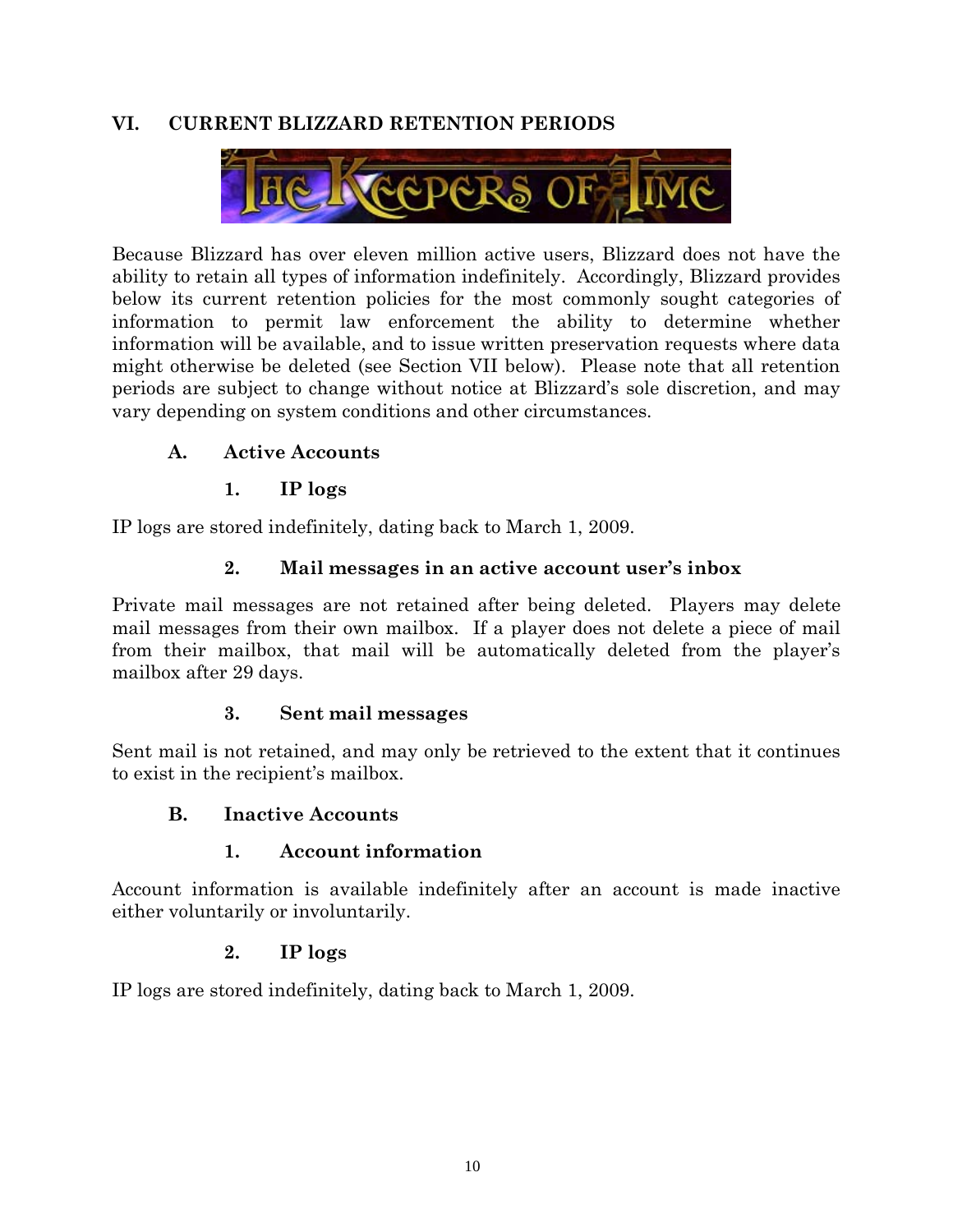#### <span id="page-10-1"></span><span id="page-10-0"></span>**VII. REQUESTS TO PRESERVE RECORDS**

Blizzard will honor requests by law enforcement to preserve information in accordance with 18 U.S.C. § 2703(f). In response to such requests, Blizzard will preserve the specific information identified in the request for 90 days, and for an additional single 90 day period if the law enforcement entity requests the original period be extended. Please fax a signed letter on law enforcement agency letterhead requesting that Blizzard preserve the records to Peter Ty. Please provide specific guidance as to the particular information



that you seek to preserve, and limit your preservation request to information for which you intend to seek legal process. Attached in our forms section is a sample preservation request.

#### **VIII. SERVICE OF PROCESS AND PRODUCTION OF RECORDS**

In order to streamline the process for satisfying law enforcement requests, Blizzard will accept service of all subpoenas, court orders, search warrants, emergency requests and user consents by fax or mail (Blizzard's fax number and physical address are located on the cover of this Guide). Blizzard will also accept service and produce documents in response to out-of-state domestic subpoenas, court orders and search warrants.

Blizzard's preferred method for producing information in response to legal process is to submit the information in screenshots, HTML pages, MS Word documents and MS Excel spreadsheet sent via email. Blizzard will also provide a signed authentication letter for the production by PDF or Fax. Accordingly, where possible, please specify on the applicable subpoena, order or warrant (or cover letter) the email address to which results and an authentication letter (where applicable) should be sent.

The production of records in response to legal process, will generally not result in the user's account being terminated, nor foreclosing their access to the account. Accordingly, the user will retain the ability in most cases to delete, modify and edit certain data associated with the account unless Blizzard exercises its right to terminate the account.

#### **IX. INTERPRETING INFORMATION PRODUCED BY BLIZZARD**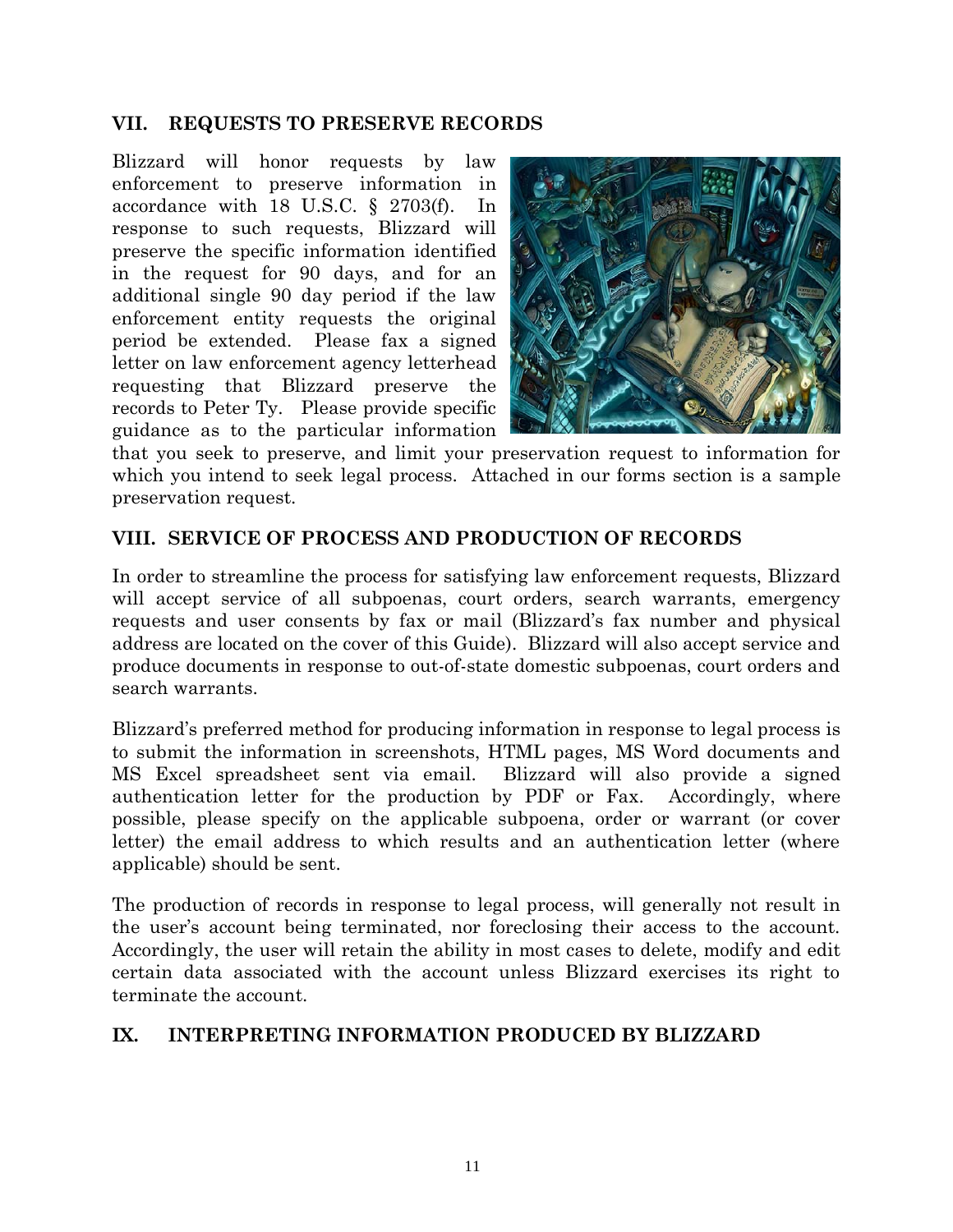<span id="page-11-0"></span>The explanations provided below are intended to assist law enforcement in deciphering the meaning of the information produced by Blizzard, and responds to the most frequently asked questions about Blizzard productions.

# **A. IP Logs**

IP Logs will be produced in an Excel spreadsheet similar to the following:



| <b>Time Stamp</b>      | <b>Character Hex ID</b> | <b>Numeric</b><br><b>Account ID</b> | <b>IP</b> Address | <b>Session</b><br>Length |
|------------------------|-------------------------|-------------------------------------|-------------------|--------------------------|
| 2007/08/14<br>03:01:15 | 000000004135D29B        | 36699774                            | 24.13.123.244     | $1h$ 55 $m$ $23s$        |
| 2007/08/15<br>04:14:43 | 000000004133D29G        | 36699774                            | 24.13.123.212     | $2h$ 13m $52s$           |

- The "Time Stamp" column is the date and time the message was sent. All IP logs provided by Blizzard Entertainment, Inc. are in Coordinated Universal Time (UTC).
- The "Character Hex ID" column corresponds to the character. Blizzard can replace this with the character name upon request.
- The "Numeric Account ID" column corresponds to the account. Blizzard can replace this with the account name upon request.
- The "IP Address" column indicates the IP address used by the player to connect to Blizzard's servers.
- The "Session Length" column indicates how long the online session lasted before the player disconnected.

The format of the IP logs may change over time. Please contact Blizzard if you have questions about the IP logs.

You can locate information about the IP address by performing a "Whois" lookup at any of the following sites:

[http://www.whois.sc](http://www.whois.sc/)

<http://www.networksolutions.com/cgi-bin/whois/whois>

[http://betterwhois.com](http://betterwhois.com/)

# **B. Player Chat**

Player Chat will be produced in an Excel spreadsheet similar to the following: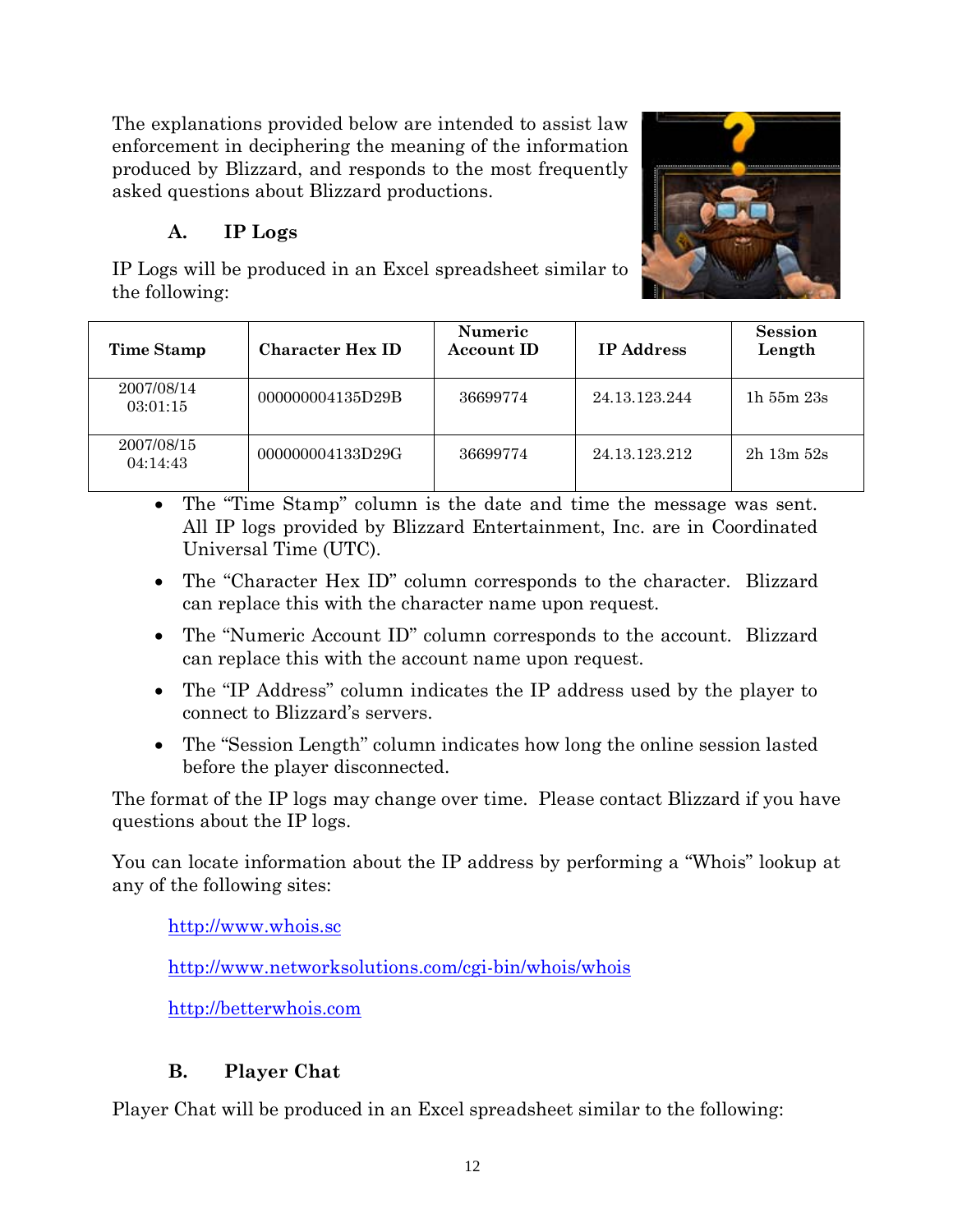<span id="page-12-0"></span>

| <b>TIMESTAMP</b> | <b>FROM</b> | Tо         | <b>TEXT</b>                                          |
|------------------|-------------|------------|------------------------------------------------------|
| 3/28/2006 0:01   | Mathis      | &BestGuild | Hi fellow guildies! Boy am I tired!                  |
| 3/28/2006 6:11   | Mathis      | Party      | Hello party members. Let's kill some moonsters.      |
| 3/28/2006 6:12   | Mathis      | Party      | Haha, you're right. I spelled monsters incorrectly.  |
| 3/28/2006 9:56   | Gregor      | Mathis     | Would you like to duel me?                           |
| 3/28/2006 9:56   | Mathis      | Gregor     | Not now. I'm logging off soon.                       |
| 3/28/2006 13:21  | Mathis      | General    | Why all the bodies in Ironforge?                     |
| 3/28/2006 16:14  | Mathis      | Trade      | I'd like to buy some good armor for a level 53 mage. |

- The "Timestamp" column is the date and time the message was sent.
- The FROM column reflects the name of the character that send the message.
- The TO field indicates the recipient. Where the name in the TO field has a "&" in front of it, that means that the message was sent to all online members of the sender's guild. Where the TO field says "Party," the message was sent to all members of the sender's party (parties are groups of up to five players). Where the TO field consists of a channel name (usually "General," "Trade," "LookingForGroup," "WorldDefense" and others), then the message was sent to all members of the sender's faction currently monitoring that channel.
- The "Text" column represents the text of the message sent.



### **X. USER CONSENT**

Because ECPA provides an exception for disclosures of information with the consent of the user, Blizzard will disclose information based on user consent where sufficient information is provided to verify that the person providing the consent is the actual owner of the account at issue. Accordingly, in addition to a description of the specific information sought, the user must provide the information called for in the sample Consent Form set out below. Blizzard will be unable to release the information if the user is unable or unwilling to provide registration information and proof of identification that correlates to the information located in Blizzard user records.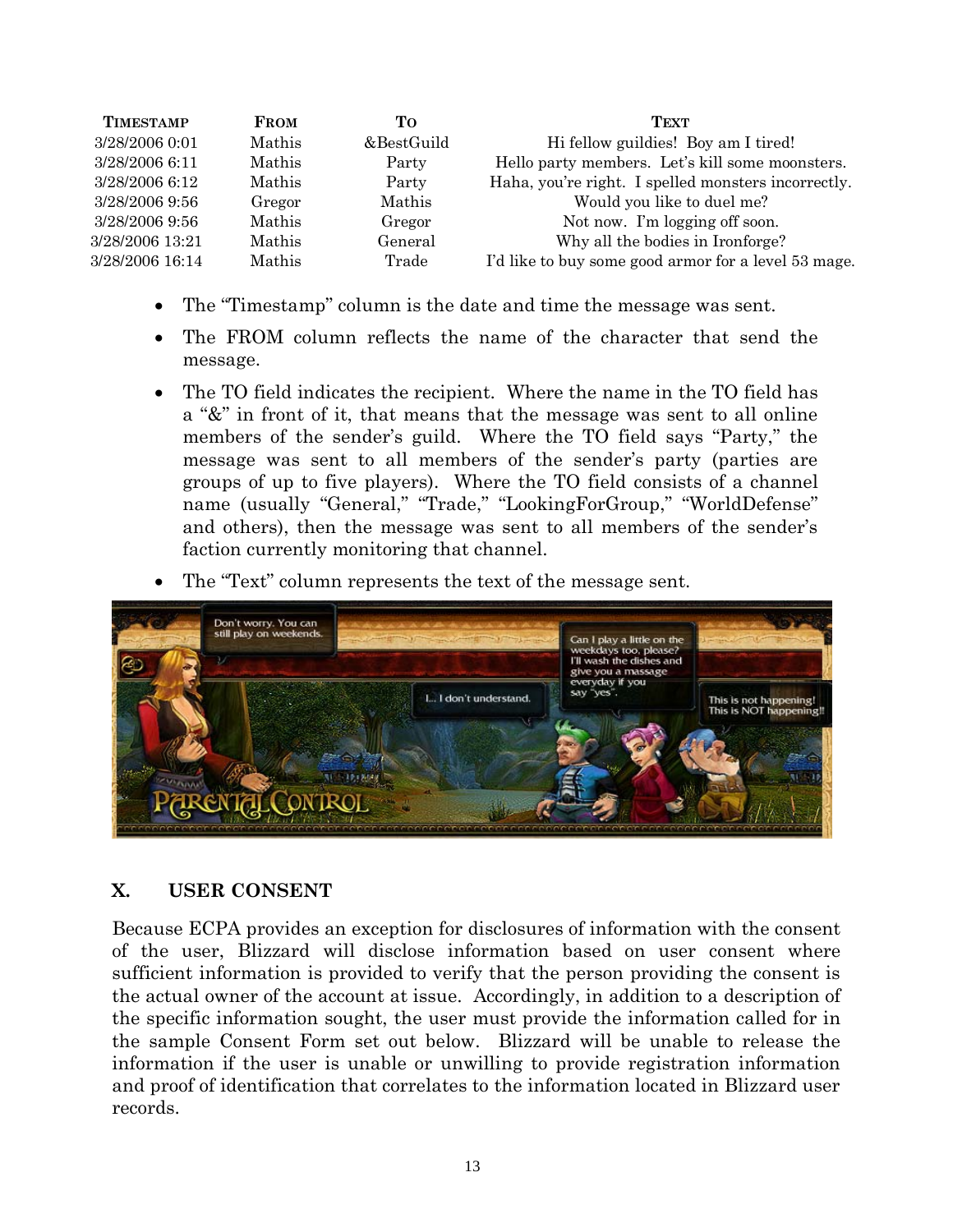#### <span id="page-13-0"></span>**XI. EMERGENCY DISCLOSURES**

Under 18 U.S.C.  $\S$  2702(b)(8) and 2702(c)(4), Blizzard is permitted to disclose information, including user identity, log-in, chat messages and other information voluntarily to a federal, state, or local governmental entity when Blizzard believes in good faith that an emergency involving danger of death or serious physical injury to any person requires such disclosure without delay. Blizzard will disclose records to assist law enforcement in the case of emergencies meeting ECPA's threshold requirements. Accordingly, to assist Blizzard in exercising its discretion, we request that law enforcement complete and submit to Blizzard writing sufficient to show the existence of the emergency. In most cases, you may simply complete Blizzard's Emergency Disclosure Form (contained in Section [XII.E](#page-15-1) herein). The Emergency Disclosure request must be submitted by a law enforcement officer.

#### **XII. SAMPLE LANGUAGE FOR REQUESTS**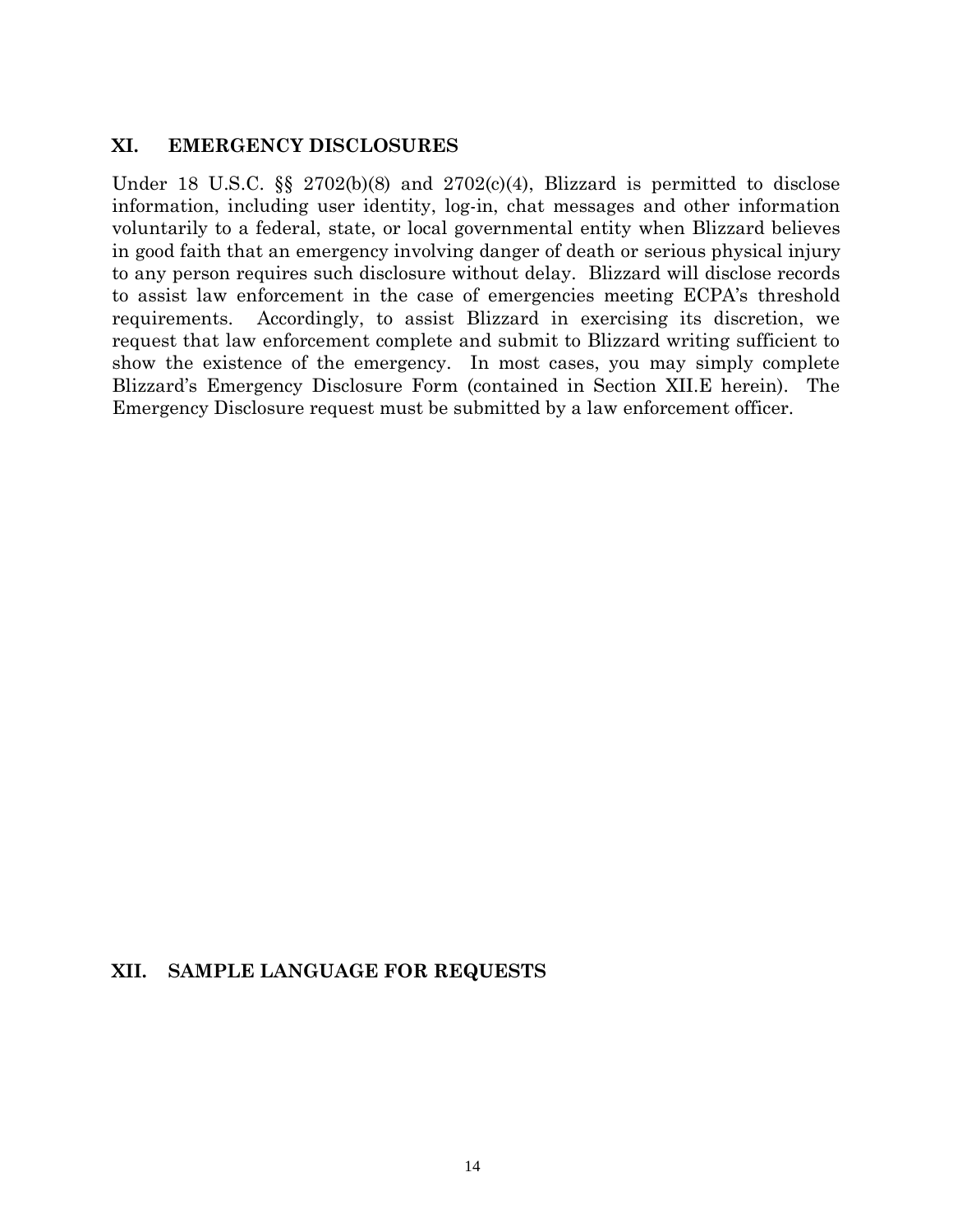#### <span id="page-14-0"></span>**A. Sample Subpoena Language for Basic User Identity Information and IP logs**

Records concerning the identity of the user with the ([Account Name  $\Box$  or [character name  $\Box$  on server  $\Box$ ]) to include name, address, email address, date of account creation and logs showing IP address and date stamps for account accesses.

#### **B. Sample Search Warrant Language for User Information Including Private User Communications**

Records concerning the identity of the user with the ([Account Name \_\_\_\_\_\_\_\_\_\_\_\_\_\_\_] or [character name \_\_\_\_\_\_\_\_\_ on server \_\_\_\_\_\_\_\_\_\_\_]) to include name, address, email address, date of account creation, logs showing IP address and date stamps for account accesses, the contents of all available user chat, and messages in the user's mailbox.

# **C. Sample Preservation Request Letter**

# *(Must be on law enforcement department letterhead)*

Custodian of Records Blizzard Entertainment, Inc. 16215 Alton Parkway Irvine, CA 92618

Re: Preservation Request

Dear Custodian of Records:

([Account Name \_\_\_\_\_\_\_\_\_\_\_\_\_\_\_] or [character name \_\_\_\_\_\_\_\_\_ on server \_\_\_\_\_\_\_\_\_\_\_]) is the subject of an ongoing criminal investigation at this agency. I hereby request pursuant to 18 U.S.C.  $\S$  2703(f) that the following information associated with said account be preserved pending the issuance of a search warrant or other legal process seeking disclosure of such information: *[Specify information to be preserved]*.

If you have any questions concerning this request please contact me at [insert email address and phone contact]

Thank you for your assistance in this matter.

Sincerely, (Your Signature) (Your Name Typed) (Your Title Typed)

# **D. Sample Consent Form**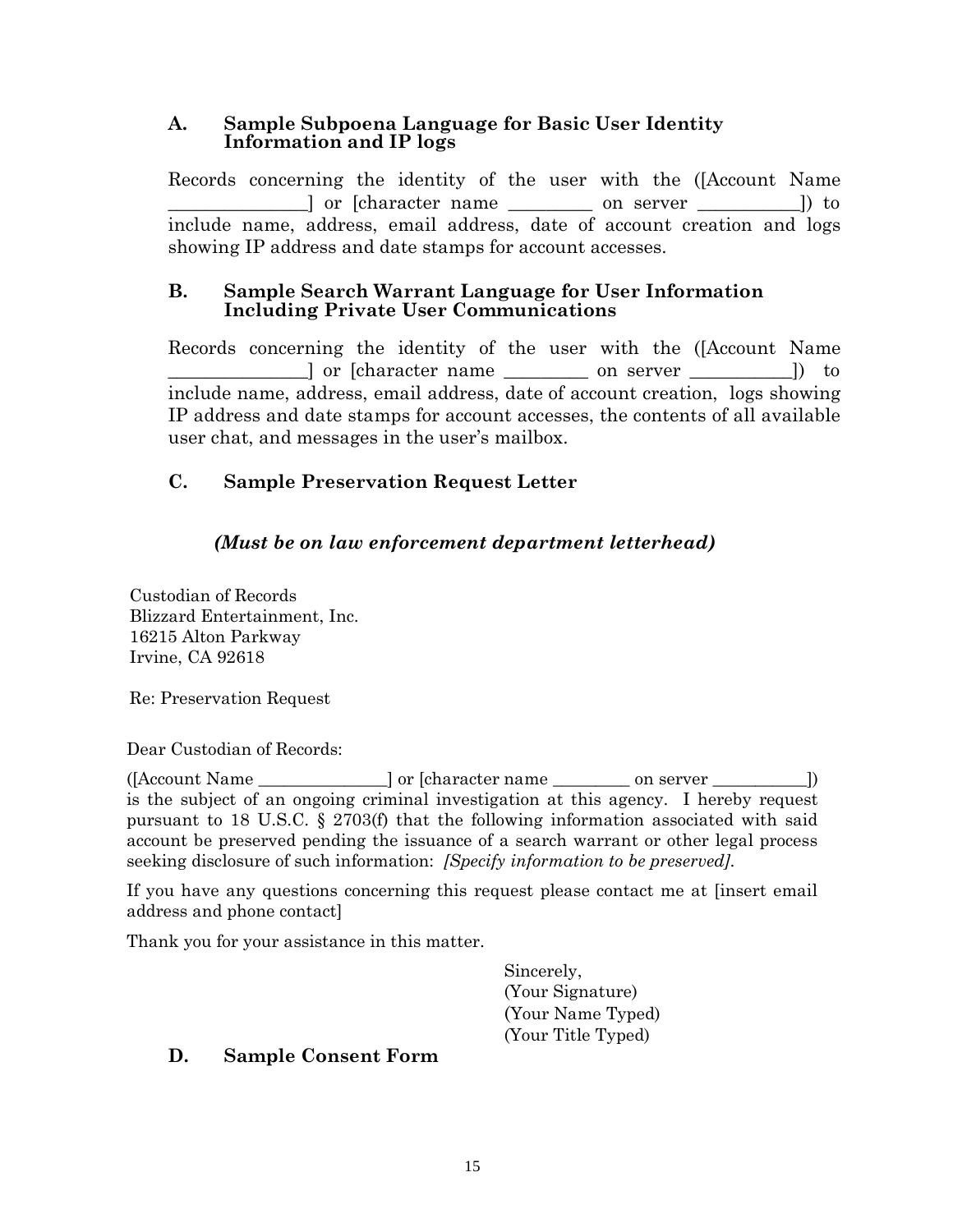<span id="page-15-0"></span>I am the registrant for the following World of Warcraft account(s):

\_\_\_\_\_\_\_\_\_\_\_\_\_\_\_\_\_\_\_\_\_\_\_\_\_\_\_\_\_\_\_\_\_\_\_\_\_\_\_\_\_\_\_\_\_\_\_\_\_\_\_\_\_\_\_\_\_\_\_\_\_\_\_\_\_\_\_\_\_

I understand that the "\_\_\_\_\_\_\_\_\_\_" agency/department is conducting an official criminal investigation and has requested that I grant my consent to authorize the agency listed above to access, request, receive, review, copy and otherwise utilize, as they deem appropriate, the following information from the above profiles:

\_\_\_\_\_\_\_\_\_\_\_\_\_\_\_\_\_\_\_\_\_\_\_\_\_\_\_\_\_\_\_\_\_\_\_\_\_\_\_\_\_\_\_\_\_\_\_\_\_\_\_\_\_\_\_\_\_\_\_\_\_\_\_\_\_\_\_\_\_\_\_\_\_\_.

I hereby authorize Blizzard Entertainment, Inc. to provide to any agent of the above referenced agency the above-specified information associated with the account(s) identified above.

The following information should be used to verify my identity:

Name for the account:

Email address for account: \_\_\_\_\_\_\_\_\_\_\_\_\_\_\_\_\_

Billing address for account:

Zip Code for account:

Pursuant to this Consent, I waive any claims against, and indemnify and hold harmless, Blizzard Entertainment, Inc., its affiliates, and their respective directors, officers, agents, and employees from and against any claims, damages or expenses relating to or arising from, in whole or in part, the disclosure of such information, records and data.

I have not been promised anything in exchange for providing this consent and authorization.

In witness whereof, the undersigned makes the above statements under penalty of perjury.

Accountholder Signature and Printed Name Date

<span id="page-15-1"></span>Law Enforcement Witness Signature, Printed Name and Printed Title Date

# **E. Sample Emergency Disclosure Form**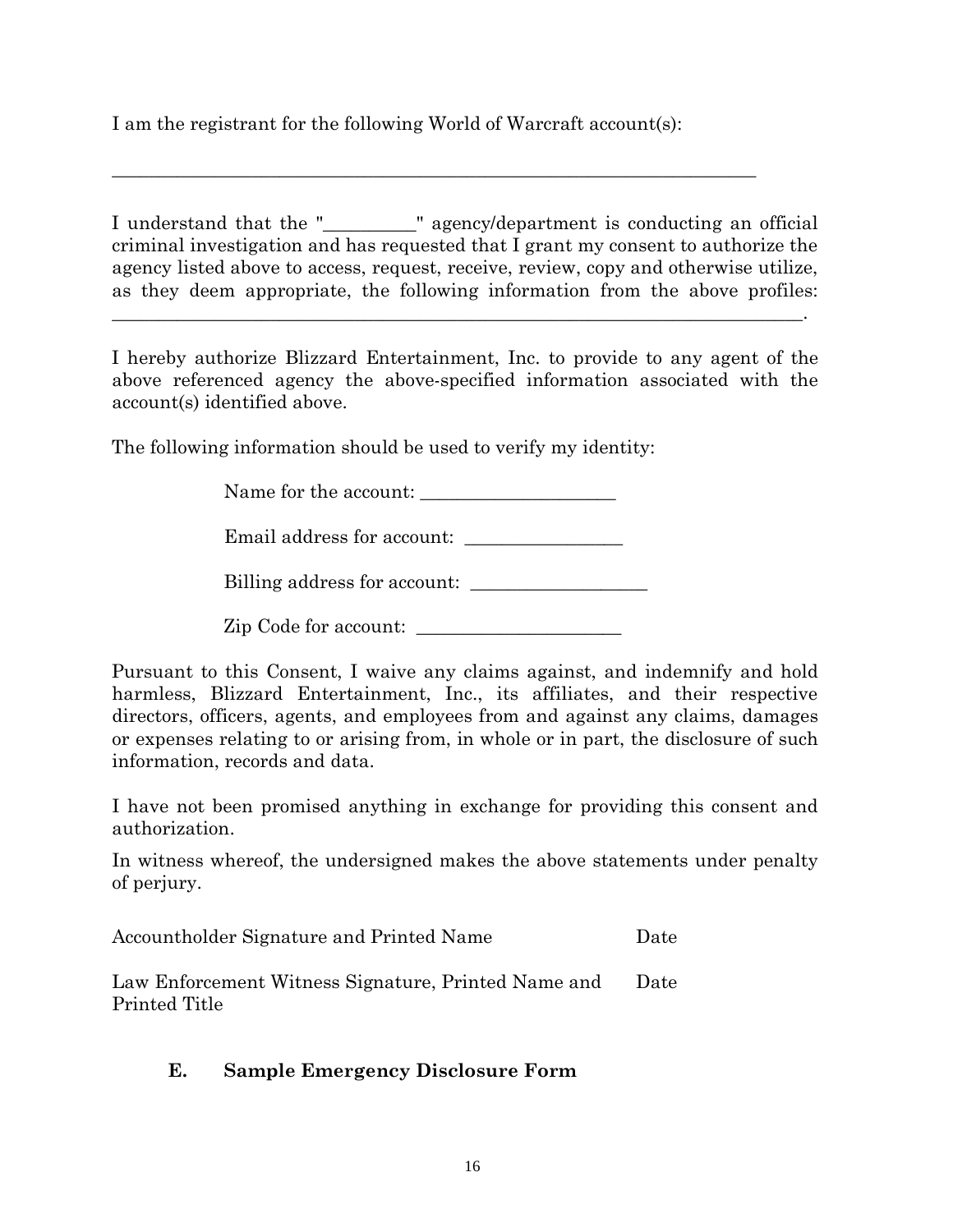## *(Must be on law enforcement or agency letterhead)*

### **EMERGENCY DISCLOSURE FORM**

Please complete this form to assist Blizzard in exercising its discretion to disclose information to you pursuant to 18 U.S.C.  $\S 2702(b)(7)$  and  $\S 2702(c)$ .

1. What is the nature of the emergency involving death or serious physical injury?

2. Whose death or serious physical injury is threatened?

\_\_\_\_\_\_\_\_\_\_\_\_\_\_\_\_\_\_\_\_\_\_\_\_ \_\_\_\_\_\_\_\_\_\_\_\_\_\_\_\_\_\_\_\_\_\_\_\_\_\_\_\_\_\_\_\_\_

3. What specific information in Blizzard's possession related to the emergency do you need?

Signature of Officer Printed Name of Officer